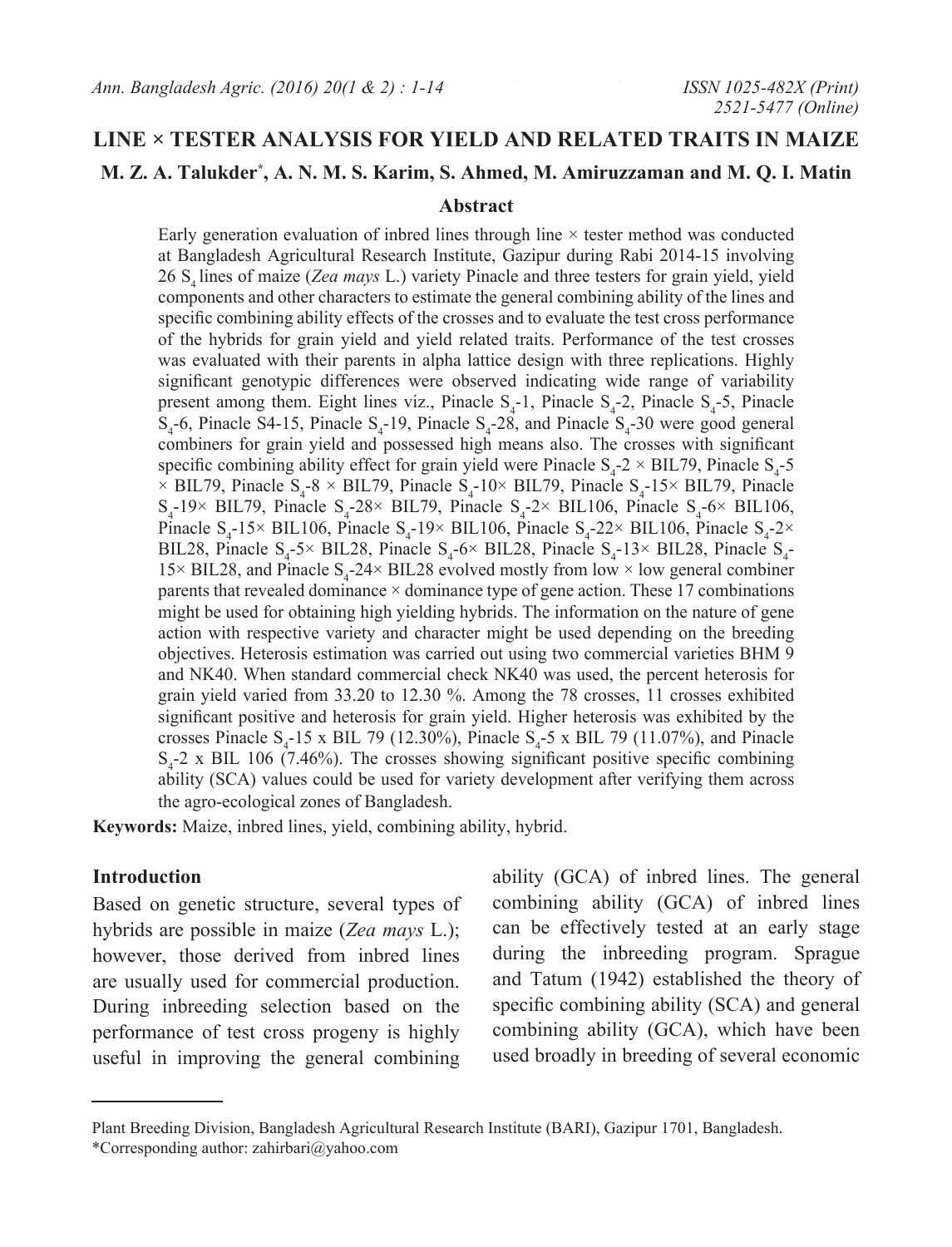species of crop. For maize yield, they found that the significance of general combining ability was more than specific combining ability for unselected inbred lines, while specific combining ability was more significant than general combining ability for previously selected lines. They also stated that the general combining ability is largely due to the additive effect of genes, while in specific combining ability, dominance or epistatic effects of genes are commonly involved. They also declared that the additive effect of genes affected the general combining ability, while in specific combining ability dominance or epistatic effects of genes are usually involved. Based on the test cross test, about 50% of the inbred lines can be eliminated (Singh and Chaudhary, 1979). The number of inbred lines is reduced through this, which is necessary for the next step. For crop improvement, combining ability has been used as an important breeding approach to exploit of hybrid vigor and parents' selection. Breeder's objectives are to select hybrids on the basis of expected level of heterosis as well as specific combining ability. Combining ability is prerequisite for developing a good hybrid maize variety. In maize breeding programs, early testing is considered an efficient approach by maize breeders to identify good performing lines by early testing which are then evaluated for grain yield and yield related traits. The present study involving a line  $\times$  tester analysis aimed to evaluate the combining ability patterns of selected maize  $S<sub>4</sub>$ lines obtained from commercial maize hybrid variety Pinacle for grain yield and yield related traits and to identify and select superior hybrid combinations based on crosses of selected lines with testers and determines percent of heterosis using standard commercial check.

## **Materials and Methods**

Twenty six  $S_4$  generation inbred lines (as female parents) and three testers (as male parents) of maize were selected and crossed in a line  $\times$  tester fashion to generate 78 cross combinations in Rabi 2013-14 at Bangladesh Agricultural Research Institute, Gazipur. In the following Rabi 2014-15, seeds of 26 parental lines, 78 test crosses, three testers (BIL79, BIL106, and BIL28) and two check varieties (BARI Hybrid Maize-9 and commercial hybrid NK40) were sown following alpha Lattice Design with two replications. Each entry was planted in two rows of 4 m long plot. The spacing between rows was 60 cm and plant to plant distance was 20 cm. One healthy seedling per hill was kept after proper thinning. Fertilizers were applied  $(a)$  250, 55, 110, 40, 5, and 1.5 kg/ha of N, P, K, S, Zn, B, respectively. Standard agronomic practices were followed and plant protection measures were taken as required. Ten randomly selected plants were used for recording observations on plant height, ear height, and ear length, seeds per row, and 1000-grain weight. Days to tasseling, days to silking, and grain yield were recorded on whole plot basis. Analysis for general combining ability and specific combining ability was carried out following the method of Kempthorne (1957).

## **Results and Discussion**

The analysis of variance showed significant variations among the genotypes for all the studied characters indicating wide range of genetic variability among the genotypes. The analysis of variance for combining ability revealed significant differences in the variance due to the parents, parents vs. crosses, crosses, lines, testers, and lines  $\times$  testers for several characters under study (Table 1). Sofi and Rather (2006) and Narro *et al.* (2003) found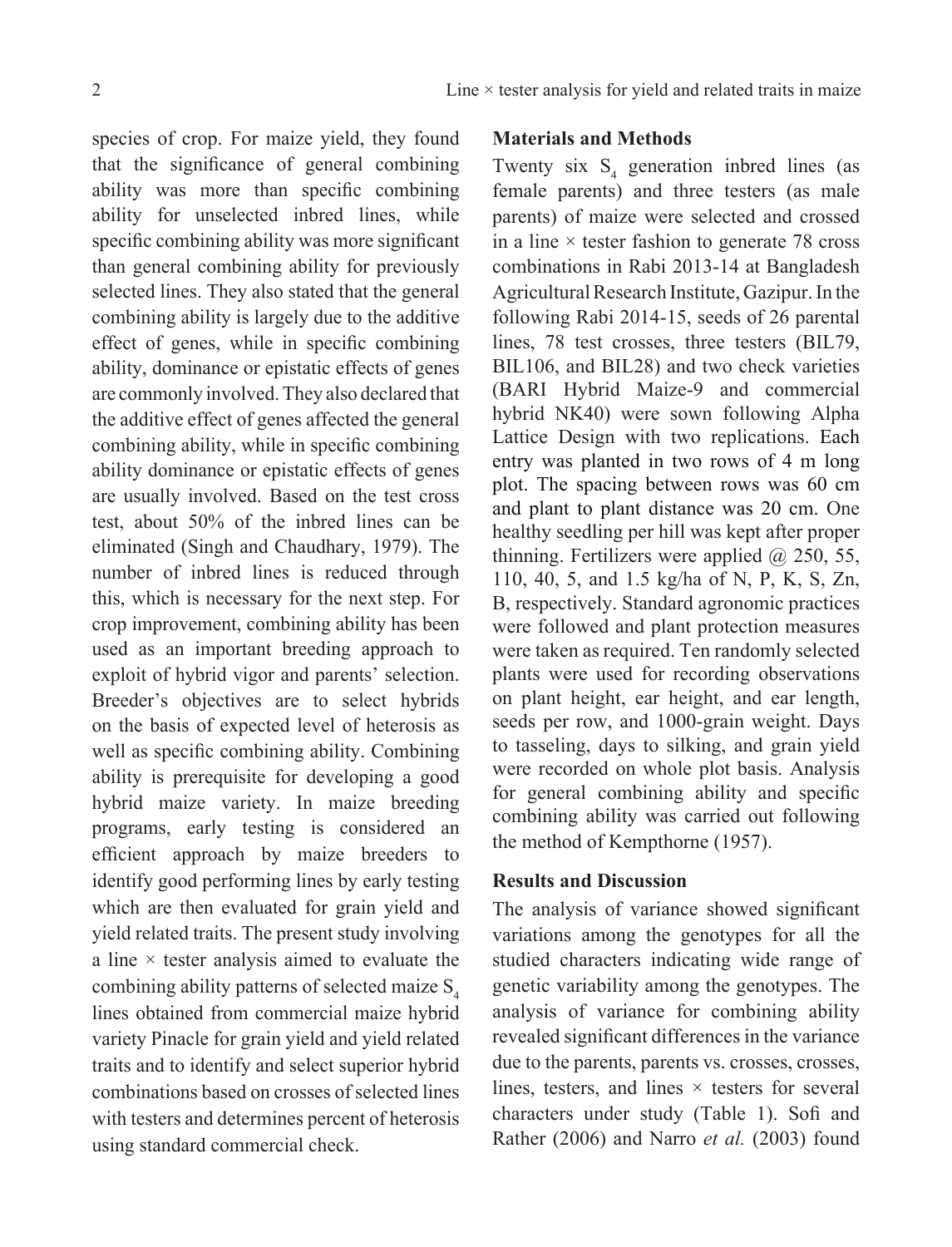similar genotypic difference for ear length, grain weight, grain yield and other characters in their studies. Analysis of variance for parents was found highly significant for all the traits indicating sufficient variability among them. Significant differences were also observed between interactions of parent vs crosses for all the traits indicating wide range of variability present among them. Mean squares due to crosses were highly significant for grain yield, 1000- kernel weight, days to tasseling, and silking, plant and ear height, and ear length. This indicates that the crosses were sufficiently different from each other for these traits and hence, selection is possible to identify the most desirable crosses. The variance among the lines was highly significant for all the traits except seeds per

row whereas, variance among testers were significant for days to tasseling, days to silking, plant height, ear height, and 1000 grain weight. The interaction of line  $\times$  tester also showed highly significant difference for all the traits except seeds per row, which was consistent with that of Venkatesh *et al.* (2001) and Narro *et al.* (2003).

The higher estimation of dominance variance  $(\sigma^2$ sca) as compared to additive variance  $(\sigma^2$ gca) for all the six characters (Table 1) was observed probably due to predominance of nonadditive gene action which suggests the scope of improvement of these characters through heterosis breeding. Similar non-additive gene action was also reported by Suneetha *et al.* (2000) for days to 50% tasselling and days to 50% silking. Singh and Singh (1998) reported

**Table 1. Mean squares and estimates of variance for grain yield, yield components and other characters in maize during rabi 2014-15**

| Source                         | df           | Days to<br>tasseling                   | Days to<br>silking | Plant height<br>(cm) | Ear height<br>(cm) | Ear<br>length<br>(cm) | Seeds/row | $1000 - \text{grain}$<br>wt(g) | Yield $(t/ha)$ |
|--------------------------------|--------------|----------------------------------------|--------------------|----------------------|--------------------|-----------------------|-----------|--------------------------------|----------------|
| Genotypes                      | 106          | 33.18**                                | 33.29**            | $1623.41**$          | $811.83**$         | 15.97**               | $77.42**$ | 3213.73**                      | $17.77**$      |
| Parents                        | 28           | 64.39**                                | 64.19**            | 452.78**             | $161.34**$         | $7.72**$              | 81.92**   | 1068.23**                      | $0.94**$       |
| Parents vs<br>Crosses          | $\mathbf{1}$ | $301.21**$                             | 346.98**           | 122048.2**           | 59107.94**         | 873.69**              | 4097.42** | 256554.8**                     | $1673.3**$     |
| Crosses                        | 77           | 18.35**                                | 17.98**            | 485.14**             | 291.28**           | $7.83**$              | 23.58     | 703.77**                       | $2.38**$       |
| Lines                          | 25           | $28.12**$                              | 28.34**            | 599.71**             | 549.75**           | $6.06**$              | 31.54     | 511.68**                       | $1.12**$       |
| Testers                        | 2            | $17.90**$                              | 21.46**            | 458.90**             | 40.68*             | 0.24                  | 3.19      | 52.41**                        | 0.19           |
| Lines x<br>Testers             | 50           | 13.48**                                | $12.65**$          | 428.90**             | $172.07**$         | $9.03**$              | 20.41     | 825.88**                       | $3.11**$       |
| Error                          | 106          | 2.78                                   | 3.51               | 93.66                | 16.15              | 1.06                  | 18.50     | 114.66                         | 0.07           |
|                                |              | <b>Estimates of variance component</b> |                    |                      |                    |                       |           |                                |                |
| $\sigma^2$ g (line)            |              | 2.44                                   | 2.61               | 28.47                | 62.95              | $-0.49$               | 1.86      | $-52.37$                       | $-0.33$        |
| $\sigma^2$ g (tester)          |              | 0.09                                   | 0.17               | 0.58                 | $-2.53$            | $-0.17$               | $-0.33$   | $-14.87$                       | $-0.06$        |
| $\sigma^2$ gca                 |              | 0.05                                   | 0.06               | 0.63                 | 1.34               | $-0.01$               | 0.04      | $-1.37$                        | $-0.01$        |
| $\sigma^2$ sca                 |              | 5.35                                   | 4.57               | 167.62               | 77.96              | 3.98                  | 0.96      | 355.61                         | 1.52           |
| $\sigma^2$ gca/ $\sigma^2$ sca |              | 0.01                                   | 0.01               | 0.004                | 0.02               | $-0.002$              | 0.04      | $-0.003$                       | $-0.01$        |

*\*P=0.05 and \*\*P=0.01*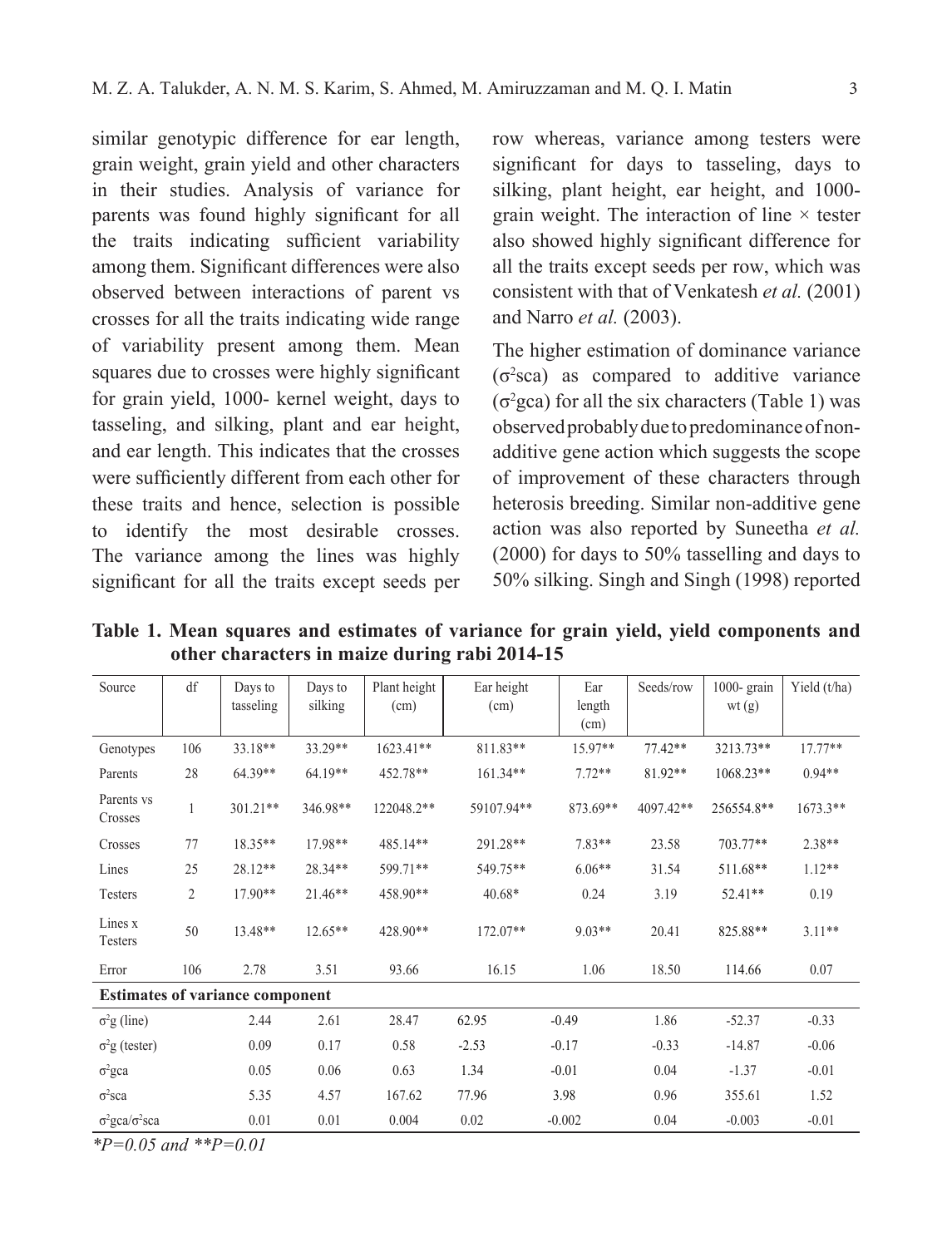non-additive gene action for plant height, ear length, kernel rows, 1000- grain weight, and Mahto and Ganguly (2001) reported nonadditive gene action for grain yield.

The contribution of lines, testers and their interactions to total variances are presented in Table 2. The proportional contribution of lines and interactions to total variances was much higher than testers in all the traits. However, the contribution of lines was higher than the interactions to total variances for all the characters. This suggested that female parent contributed maximum to total variance in maize, which was followed by interaction and the estimate of variances due to general combining ability. Testers contributed the lowest to total variance, which was in conformity with that of Rissi *et al.* (1991); Amiruzzaman and Amin (2011) and Talukder and Banik (2012).

## **General combining ability effects**

Selection of parents with good general combining ability is a prime requisite for any successful breeding program, especially for heterosis breeding. The GCA effects and *per se* performance of parents (line and testers) are presented in Table 3. The GCA effects of parents indicated that line Pinacle  $S_4$ -5, Pinacle  $S_4$ -18, Pinacle  $S_4$ -23, Pinacle S4-28, and Pinacle  $S_4$ -30 exhibited significant negative GCA effects for both days to tasseling

and silking. These lines could be utilized for earliness. Roy *et al.* (1998); Hussain *et al.* (2003) and Uddin *et al.* (2006) also observed similar phenomenon in their studies. For both of plant and ear height, line Pinacle  $S_4$ -5, Pinacle  $S_4$ -6, Pinacle  $S_4$ -14, Pinacle  $S_4$ -15, and Pinacle  $S_4$ -30 contributed highly significant negative effects for evolving shorter plant and ear height indicating to develop dwarf hybrids. The lines Pinacle  $S_4$ -2 and Pinacle  $S_4$ -30 exhibited significant positive GCA effect both for ear length and seeds per row which ultimately could contribute for evolving longer ears and more seeds per row. The lines Pinacle  $S_4$ -1, Pinacle  $S_4$ -2, Pinacle  $S_4$ -5, Pinacle  $S_4$ -19, and Pinacle  $S_4$ -30 showed positive GCA effect for bold grains. The lines Pinacle  $S_4$ -1, Pinacle  $S_4$ -2, Pinacle  $S_4$ -5, Pinacle  $S_4$ -6, Pinacle S4-15, Pinacle  $S_4$ -28, and Pinacle  $S_4$ -30 expressed highly significant positive GCA effects for yield that indicated good general combiner for exploiting more positive alleles for yield. These seven lines had high mean values for grain yield also (Table 3) and could be extensively utilized for high yields. Significant GCA effect for yield in maize was reported by Paul and Duara (1991) and Ivy and Hawlader (2000). As GCA is generally associated with additive gene action in inheritance of characters, the lines and testers with high GCA may be utilized in

| Table 2. Proportion contribution of lines, testers and their interactions to total variance in maize |  |  |  |  |
|------------------------------------------------------------------------------------------------------|--|--|--|--|
|                                                                                                      |  |  |  |  |

| Source                      | Days to<br>tasseling | Days to<br>silking | Plant<br>height | Ear<br>height | Ear<br>length | Seeds/<br>row | 1000-<br>grain | Yield<br>(t/ha) |
|-----------------------------|----------------------|--------------------|-----------------|---------------|---------------|---------------|----------------|-----------------|
|                             |                      |                    | $\text{cm}$ )   | (cm)          | (cm)          |               | wt(g)          |                 |
| Due to line                 | 49.76                | 51.19              | 40.13           | 61.278        | 52.12         | 53.44         | 53.61          | 52.20           |
| Due to tester               | 2.53                 | 3.10               | 2.46            | 0.363         | 0.08          | 0.35          | 0.19           | 0.21            |
| Due to line $\times$ tester | 47.70                | 45.71              | 57.41           | 38.359        | 49.81         | 46.21         | 46.20          | 47.59           |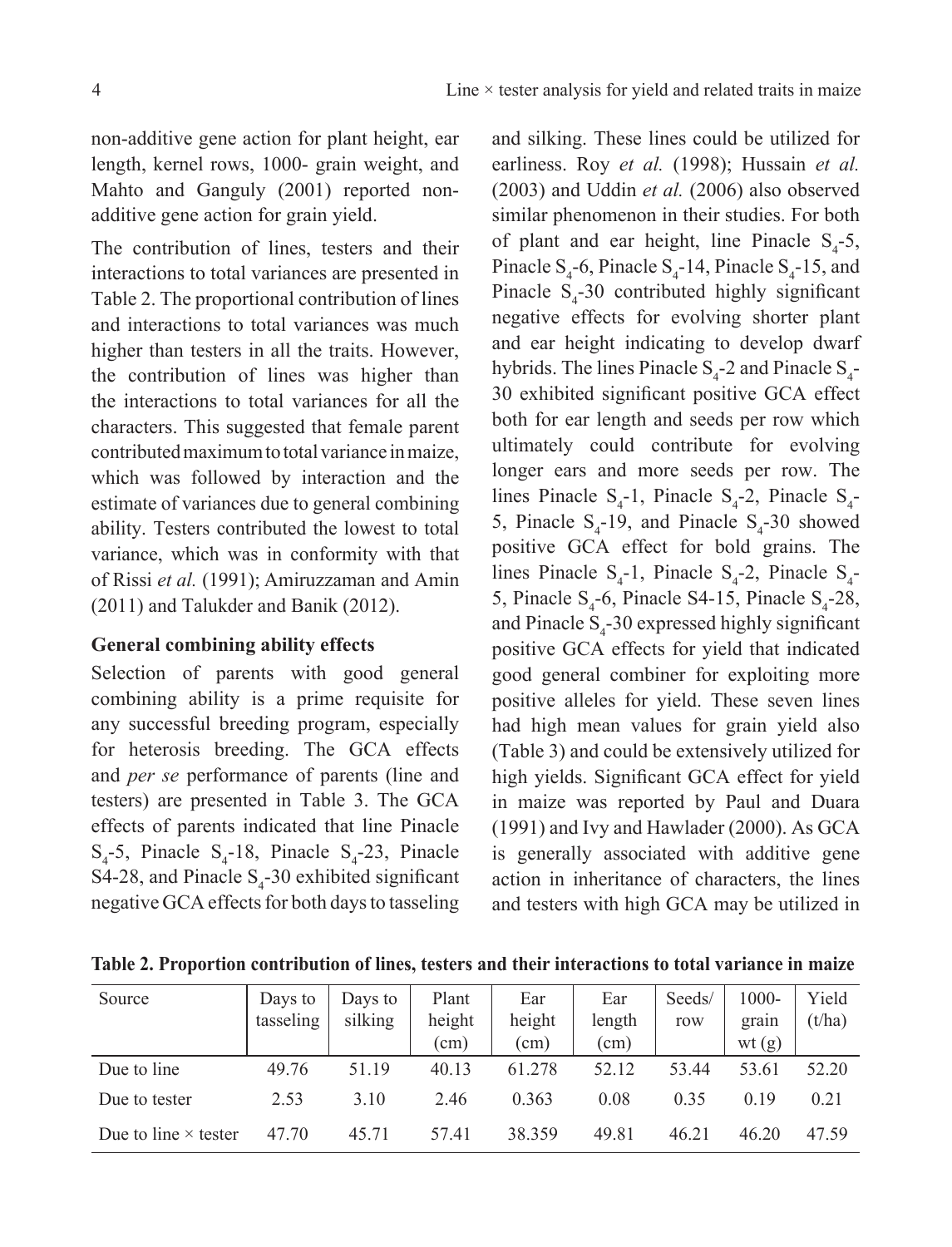hybridization program to improve a particular trait through transgressive segregation.

# **Specific combining ability effects**

The SCA effect and mean performances of the crosses are presented in Table 4. Among the 78 cross combinations, highly significant and negative SCA effects were exhibited by 11 crosses both for days to tasseling and days to silking. These crosses mainly involved high  $\times$ average, average  $\times$  average, and low  $\times$  average general combining parents. For plant height and ear height, each of eight crosses showed significant negative SCA effects for these

| Parents           | Days to tasseling |        | Days to silking |      | Plant height (cm) |        | Ear height (cm) |      |
|-------------------|-------------------|--------|-----------------|------|-------------------|--------|-----------------|------|
|                   | <b>GCA</b>        | mean   | <b>GCA</b>      | mean | <b>GCA</b>        | mean   | <b>GCA</b>      | mean |
| <b>Testers</b>    |                   |        |                 |      |                   |        |                 |      |
| <b>BIL79</b>      | 0.58              | 99     | 0.58            | 102  | 3.10              | 132.00 | 0.94            | 56   |
| <b>BIL106</b>     | 0.02              | 104    | 0.12            | 108  | $-0.27$           | 135.00 | $-0.13$         | 53   |
| BIL28             | $-0.60$           | 101    | $-0.69$         | 104  | $-2.83$           | 130.00 | $-0.81$         | 49   |
| SE(gi)            | 0.23              |        | 0.26            |      | 1.34              |        | 0.56            |      |
| $SE(gi-gj)$       | 0.33              |        | 0.37            |      | 1.90              |        | 0.79            |      |
| <b>Lines</b>      |                   |        |                 |      |                   |        |                 |      |
| Pinacle $S_4$ -1  | $1.47*$           | 87     | $2.03**$        | 90   | 0.47              | 114.00 | $-6.2**$        | 46   |
| Pinacle $S_4$ -2  | $1.63**$          | 97     | $1.53*$         | 100  | 5.13              | 151.00 | 1.1             | 62   |
| Pinacle $S_4$ -3  | 1.13              | 97     | $1.36**$        | 100  | 13.97**           | 154.00 | $3.4*$          | 69   |
| Pinacle $S_4$ -4  | $-0.37$           | 97     | 0.03            | 100  | $-4.37$           | 160.00 | $9.6**$         | 71   |
| Pinacle $S_4$ -5  | $-1.53**$         | 89     | $-1.97**$       | 92   | $-7.70*$          | 147.00 | $-14.6**$       | 62   |
| Pinacle $S_4$ -6  | 0.63              | 97     | $1.53**$        | 100  | $-17.37**$        | 138.00 | $-15.1**$       | 58   |
| Pinacle $S_4$ -7  | $-1.20*$          | 94     | $-1.14$         | 97   | $-4.87$           | 157.00 | $-11.6**$       | 62   |
| Pinacle $S_4$ -8  | $1.63**$          | 97     | $2.19**$        | 100  | 1.97              | 145.00 | $-7.9**$        | 59   |
| Pinacle $S_4$ -9  | 2.97**            | 90     | $2.53**$        | 93   | 0.97              | 137.50 | $-3.4*$         | 51   |
| Pinacle $S_4$ -10 | $2.47**$          | 100    | $2.69**$        | 103  | $-2.20$           | 142.50 | $-3.1*$         | 55   |
| Pinacle $S_4$ -11 | $0.80\,$          | 84     | 0.36            | 88   | 14.13**           | 160.00 | 13.3**          | 72   |
| Pinacle $S_4$ -12 | $2.63**$          | 90     | $2.53**$        | 93   | $17.30**$         | 138.00 | 20.8**          | 52   |
| Pinacle $S_4$ -13 | 1.13              | 97     | 0.36            | 100  | $-8.87*$          | 152.00 | $6.6**$         | 46   |
| Pinacle $S_4$ -14 | $-1.37*$          | 90     | $-1.14$         | 93   | $-17.70**$        | 106.50 | $-9.1**$        | 37   |
| Pinacle $S_4$ -15 | $-0.70$           | $88\,$ | $-0.81$         | 92   | $-13.20**$        | 143.00 | $-3.9*$         | 50   |
| Pinacle $S_4$ -16 | $-0.37$           | 95     | $-0.31$         | 98   | 17.80**           | 125.00 | $16.3**$        | 43   |
| Pinacle $S_4$ -18 | $-3.03**$         | 100    | $-3.47**$       | 103  | 3.47              | 160.00 | $11.1**$        | 62   |
| Pinacle $S_4$ -19 | 0.97              | 86     | 0.86            | 89   | $-6.70$           | 149.00 | $-0.9$          | 58   |
| Pinacle $S_4$ -20 | $2.63**$          | 96     | $2.53**$        | 99   | 1.13              | 164.00 | $-0.2$          | 69   |

Table 3. General combining ability (GCA) effects and mean of parents for grain yield and **yield components and other characters in maize**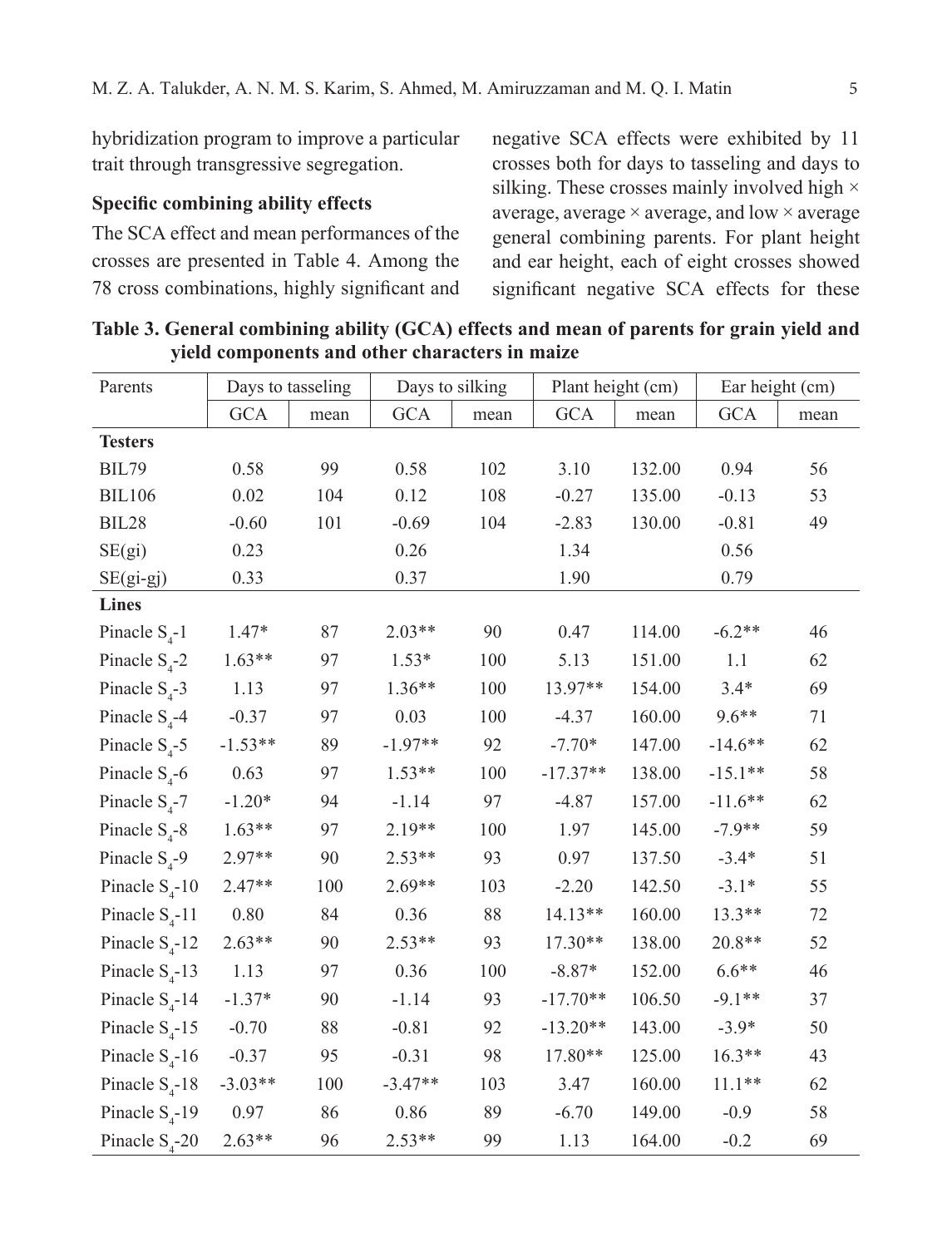| Pinacle $S_{4}$ -21 | $2.47**$  | 91  | $2.03**$  | 94  | 5.97       | 158.00 | $7.4**$   | 67 |
|---------------------|-----------|-----|-----------|-----|------------|--------|-----------|----|
| Pinacle $S_{4}$ -22 | 0.47      | 84  | 0.53      | 87  | $8.30*$    | 161.00 | $7.1**$   | 68 |
| Pinacle $S_{4}$ -23 | $-2.53**$ | 84  | $-2.14**$ | 87  | $-0.87$    | 136.50 | $-4.2**$  | 57 |
| Pinacle $S_{4}$ -24 | $-2.37$   | 95  | $-2.47**$ | 98  | $8.47*$    | 164.50 | 0.3       | 67 |
| Pinacle $S4$ -26    | $-0.87$   | 90  | $-0.81$   | 94  | 0.47       | 162.50 | $-2.6$    | 67 |
| Pinacle $S4$ -28    | $-3.03**$ | 100 | $-3.47**$ | 103 | $-0.03$    | 155.00 | 0.9       | 61 |
| Pinacle $S4$ -30    | $-5.70**$ | 86  | $-5.31**$ | 89  | $-15.70**$ | 160.00 | $-14.9**$ | 64 |
| SE(gi)              | 0.68      |     | 0.76      |     | 3.95       |        | 1.64      |    |
| $SE(gi-gj)$         | 0.96      |     | 1.08      |     | 5.59       |        | 2.32      |    |
|                     |           |     |           |     |            |        |           |    |

# **Table 3. Cont'd.**

*\*P=0.05 and \*\*P=0.01*

# **Table 3. Cont'd.**

| Parents             | Ear length (cm) |        |            | Seeds/row | 1000- grain wt $(g)$ |      | Yield $(t/ha)$ |      |
|---------------------|-----------------|--------|------------|-----------|----------------------|------|----------------|------|
| <b>Tester</b>       | <b>GCA</b>      | mean   | <b>GCA</b> | mean      | $GCA$                | mean | GCA            | mean |
| <b>BIL79</b>        | 0.06            | 11     | 0.28       | 20        | $-0.33$              | 235  | $-0.07$        | 4.05 |
| <b>BIL106</b>       | $-0.07$         | 9      | $-0.09$    | 15        | $-0.79$              | 245  | 0.05           | 3.43 |
| BIL28               | 0.01            | $10\,$ | $-0.19$    | $18\,$    | 1.13                 | 230  | 0.02           | 3.76 |
| SE(gi)              | 0.14            |        | 0.60       |           | 1.48                 |      | 0.04           |      |
| $SE(gi-gj)$         | 0.20            |        | 0.84       |           | 2.10                 |      | 0.05           |      |
| <b>Lines</b>        |                 |        |            |           |                      |      |                |      |
| Pinacle $S_4$ -1    | 0.48            | 12     | 1.33       | 18        | 12.22**              | 290  | $0.50**$       | 4.20 |
| Pinacle $S_4$ -2    | 1.91**          | 15     | $3.00*$    | 27        | 24.55**              | 305  | $0.86**$       | 5.79 |
| Pinacle $S_4$ -3    | $-0.69$         | 11     | 2.73       | 27        | $-7.78*$             | 275  | $-0.70**$      | 4.12 |
| Pinacle $S_4$ -4    | $-0.55$         | 14     | 0.37       | 29        | $-2.78$              | 300  | $-0.25**$      | 5.40 |
| Pinacle $S_4$ -5    | 1.98**          | 16     | 2.90       | 24        | $17.22**$            | 315  | $0.65**$       | 5.90 |
| Pinacle $S_4$ -6    | $1.81**$        | 13     | 0.83       | 17        | 2.22                 | 310  | $0.40**$       | 5.35 |
| Pinacle $S_4$ -7    | 0.05            | 11     | $0.50\,$   | 24        | $-4.45$              | 285  | $-0.17$        | 4.15 |
| Pinacle $S_4$ -8    | 0.61            | 13     | 2.87       | 45        | $-1.12$              | 315  | $-0.02$        | 5.45 |
| Pinacle $S_4$ -9    | $0.78*$         | 10     | 0.93       | 21        | 0.55                 | 280  | $-0.09$        | 3.80 |
| Pinacle $S_4$ -10   | $-0.69$         | 14     | $-0.93$    | 30        | $-6.12$              | 300  | $-0.14$        | 4.20 |
| Pinacle $S_4$ -11   | $-0.92*$        | 14     | $-3.10*$   | 26        | $-2.78$              | 295  | 0.09           | 5.15 |
| Pinacle $S_{4}$ -12 | $-1.72**$       | 11     | $-2.33$    | 22        | $-16.12**$           | 275  | $-0.37**$      | 4.09 |
| Pinacle $S_{4}$ -13 | $-0.72*$        | 13     | $-2.42$    | 23        | $-1.12$              | 310  | 0.04           | 5.25 |
| Pinacle $S_{4}$ -14 | $-0.25$         | 12     | 1.65       | 18        | 3.88                 | 285  | $-0.08$        | 4.26 |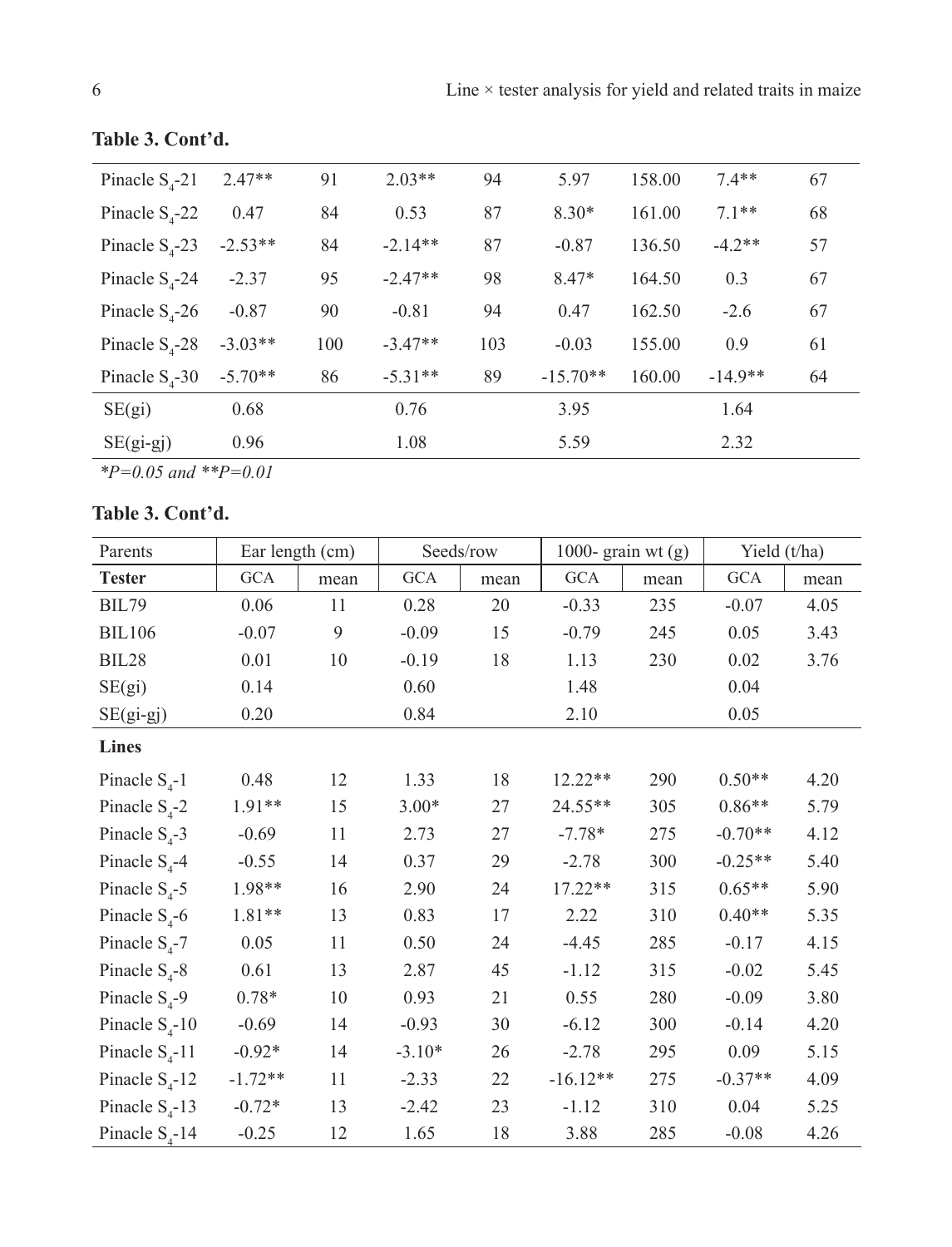| Pinacle $S_4$ -15   | $-0.65$   | 16 | $-2.48$   | 28 | $-1.12$    | 325 | $0.90**$  | 6.15 |  |
|---------------------|-----------|----|-----------|----|------------|-----|-----------|------|--|
| Pinacle $S_{4}$ -16 | $-1.29**$ | 12 | $-1.02$   | 22 | $-9.45*$   | 305 | $-0.50**$ | 4.20 |  |
| Pinacle $S_{4}$ -18 | $-1.25**$ | 13 | $-6.38**$ | 18 | $-1.12$    | 300 | $-0.14$   | 5.15 |  |
| Pinacle $S_{4}$ -19 | $-0.12$   | 15 | 0.93      | 16 | 8.88*      | 310 | $0.17**$  | 5.76 |  |
| Pinacle $S_4$ -20   | 0.11      | 11 | $-1.27$   | 28 | $-1.12$    | 285 | $-0.16$   | 3.90 |  |
| Pinacle $S_{4}$ -21 | 0.68      | 13 | $-0.03$   | 30 | $-2.78$    | 300 | $0.14*$   | 5.20 |  |
| Pinacle $S_{4}$ -22 | $-0.82*$  | 14 | $-0.03$   | 36 | $-17.78**$ | 310 | $-1.11$   | 5.55 |  |
| Pinacle $S_{4}$ -23 | 0.71      | 11 | $-1.03$   | 27 | $-4.45$    | 295 | $-0.39**$ | 4.77 |  |
| Pinacle $S_4$ -24   | 0.08      | 14 | $-1.67$   | 24 | 2.22       | 315 | 0.10      | 4.20 |  |
| Pinacle $S_{4}$ -26 | $-0.39$   | 15 | 2.37      | 29 | $-6.12$    | 280 | $-0.30**$ | 4.40 |  |
| Pinacle $S_4$ -28   | $-0.49$   | 14 | $-0.80$   | 30 | 5.55       | 285 | $0.32**$  | 5.35 |  |
| Pinacle $S_4$ -30   | $1.35**$  | 14 | $3.10*$   | 28 | $8.88*$    | 295 | $0.42**$  | 5.60 |  |
| SE(gi)              | 0.42      |    | 1.76      |    | 4.37       |     | 0.11      |      |  |
| $SE(gi-gj)$         | 0.59      |    | 2.48      |    | 6.18       |     | 0.15      |      |  |
|                     |           |    |           |    |            |     |           |      |  |

**Table 3. Cont'd.**

*\*P=0.05 and \*\*P=0.01*

two traits. These crosses mainly involved high  $\times$  average, average  $\times$  average, and low × average general combining parents. In maize, negative values days to tasseling, days to silking, plant height, and ear height are expected for earliness and dwarf plant type, respectively. For ear length, seeds per row, and 1000-grain weight, significant positive SCA effects were observed in 16, one, and 15 crosses, respectively. Positive SCA effect is expected for these yield components. In case of grain yield, 17 crosses (Line  $2 \times$  BIL79, Line  $5 \times$  BIL79, Line  $8 \times$  BIL79, Line  $10 \times$  BIL79, Line  $15 \times$  BIL79, Line  $19 \times$  BIL79, Line 28  $\times$ BIL79, Line  $2 \times$  BIL106, Line  $6 \times$  BIL106, Line  $15 \times$  BIL106, Line  $19 \times$  BIL106, Line

22  $\times$  BIL106, Line 2  $\times$  BIL28, Line5  $\times$ BIL28, Line  $6 \times$  BIL28, Line  $13 \times$  BIL28, Line  $15 \times$  BIL28, and Line  $24 \times$  BIL28) exhibited significant positive SCA effects. These crosses also had high mean values for grain yield also. These crosses mainly involved high  $\times$  average, average  $\times$  average, low  $\times$  average, high  $\times$  low, average  $\times$  low, and low  $\times$  low general combining parents. In general, crosses involving both good general combiner as well as one good and other poor combiner showed high SCA effects, which are due to additive  $\times$  additive and additive  $\times$  dominant gene action. These results are in agreement with the earlier findings of Das and Islam (1994) and Lata *et al.* (2006) in maize.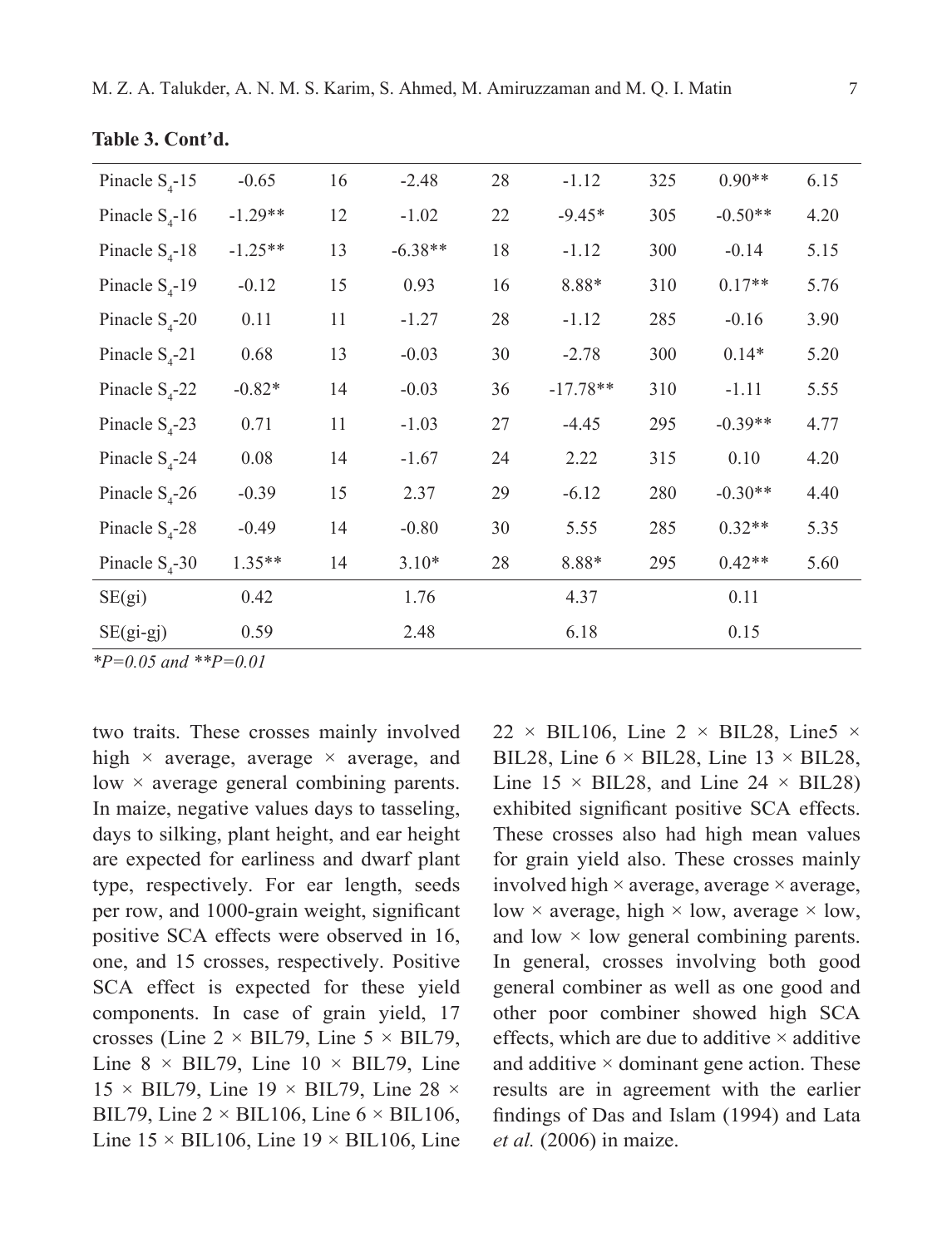| Crosses                |            | Days to tasseling |            | Days to silking | Plant height (cm) |        | Ear height (cm) |        |
|------------------------|------------|-------------------|------------|-----------------|-------------------|--------|-----------------|--------|
|                        | <b>SCA</b> | mean              | <b>SCA</b> | mean            | <b>SCA</b>        | mean   | <b>SCA</b>      | mean   |
| Line $1 \times BIL79$  | $-0.41$    | 92                | $-0.41$    | 96              | $-11.43*$         | 192.00 | $-8.28**$       | 82     |
| Line $2 \times$ BIL79  | 0.65       | 93                | 0.55       | 96              | 14.94*            | 215.00 | 12.80**         | 102    |
| Line $3 \times$ BIL79  | $-0.24$    | 91                | $-0.14$    | 95              | $-3.51$           | 194.00 | $-4.52$         | 84     |
| Line $4 \times$ BIL79  | $-0.58$    | 92                | $-0.91$    | 95              | $-6.10$           | 202.00 | $-1.61$         | 96     |
| Line $5 \times$ BIL79  | $-1.02$    | 91                | $-0.95$    | 94              | 8.77              | 213.50 | 1.97            | 99     |
| Line $6 \times$ BIL79  | 1.60       | 93                | 1.86       | 96              | $-2.67$           | 199.50 | $-0.36$         | 96     |
| Line $7 \times$ BIL79  | $-1.08$    | 91                | $-1.74$    | 94              | $-1.93$           | 215.00 | $-0.44$         | 100    |
| Line $8 \times$ BIL79  | 0.98       | 93                | 1.22       | 96              | 10.94             | 224.50 | $9.63**$        | 109    |
| Line $9 \times$ BIL79  | 0.10       | 91                | 0.53       | 95              | $-9.01$           | 202.00 | $-9.19**$       | 89     |
| Line $10 \times BIL79$ | 1.92       | 93                | 1.59       | 96              | 17.40**           | 216.00 | 3.89            | 110    |
| Line $11 \times BIL79$ | $-2.02*$   | 88                | $-1.95$    | 92              | $15.27*$          | 210.50 | $-2.53$         | 103    |
| Line $12 \times BIL79$ | 0.10       | 90                | 0.36       | 93              | $-32.67**$        | 160.00 | $-1.36$         | 103    |
| Line $13 \times BIL79$ | $-0.91$    | 89                | $-0.91$    | 91              | 3.24              | 198.50 | $7.06**$        | 89     |
| Line $14 \times BIL79$ | $-0.85$    | 88                | $-0.45$    | 91              | $-2.90$           | 189.00 | $-2.87$         | 78     |
| Line $15 \times BIL79$ | 1.76       | 90                | 1.36       | 92              | $-0.34$           | 189.00 | $-4.19$         | 76     |
| Line $16 \times BIL79$ | 1.42       | 93                | 1.59       | 97              | $-12.60*$         | 173.00 | $-9.44**$       | $72\,$ |
| Line $18 \times$ BIL79 | $-0.02$    | 91                | $-0.45$    | 95              | $-23.73**$        | 158.50 | $-0.37$         | $80\,$ |
| Line $19 \times BIL79$ | $-1.40$    | 89                | $-1.14$    | 93              | 36.33**           | 216.00 | 9.81**          | 90     |
| Line $20 \times BIL79$ | $2.26*$    | 92                | $2.76*$    | 96              | $-9.10$           | 189.00 | $-9.44**$       | 76     |
| Line $21 \times BIL79$ | $-2.19*$   | 87                | $-2.28*$   | 90              | 2.27              | 197.00 | 3.63            | 88     |
| Line $22 \times BIL79$ | $-0.07$    | 89                | $-0.47$    | 91              | 6.83              | 199.00 | $5.81*$         | 89     |
| Line $23 \times BIL79$ | $-0.08$    | 93                | $-0.08$    | 96              | 9.07              | 214.00 | 5.89*           | 95     |
| Line $24 \times BIL79$ | $-0.02$    | 92                | $-0.12$    | 96              | $-9.56$           | 192.00 | $-0.53$         | 87     |
| Line $26 \times BIL79$ | 0.10       | 92                | 0.19       | 95              | 0.49              | 199.50 | $-5.36*$        | 82     |
| Line $28 \times$ BIL79 | $-1.91$    | 92                | $-1.41$    | 95              | 2.57              | 206.50 | 0.46            | 94     |
| Line $30 \times BIL79$ | 0.65       | 94                | 0.55       | 97              | $-2.56$           | 198.00 | $-2.07$         | 90     |
| Line $1 \times BIL106$ | 1.26       | 94                | 0.86       | 96              | $-0.01$           | 198.00 | $1.61\,$        | 93     |
| Line $2 \times$ BIL106 | 1.09       | 95                | 1.42       | 98              | 2.24              | 203.00 | $-2.94$         | 91     |
| Line $3 \times$ BIL106 | $-2.35$    | 91                | $-2.62$    | 94              | $-9.40$           | 188.00 | $-12.37**$      | $80\,$ |
| Line $4 \times$ BIL106 | 1.26       | 94                | 1.19       | 97              | 7.16              | 202.00 | $15.31**$       | 107    |
| Line $5 \times$ BIL106 | $-0.24$    | 92                | 0.26       | 95              | 2.40              | 219.50 | 0.72            | 111    |
| Line $6 \times BIL106$ | $2.81**$   | 94                | $2.72*$    | 97              | 2.27              | 216.00 | 3.80            | 113    |
| Line $7 \times$ BIL106 | $-2.57*$   | 88                | $-2.97*$   | 90              | $-4.67$           | 206.50 | $-4.52$         | 104    |

**Table 4. Specific combining ability (SCA) and mean of crosses for grain yield and its components in maize**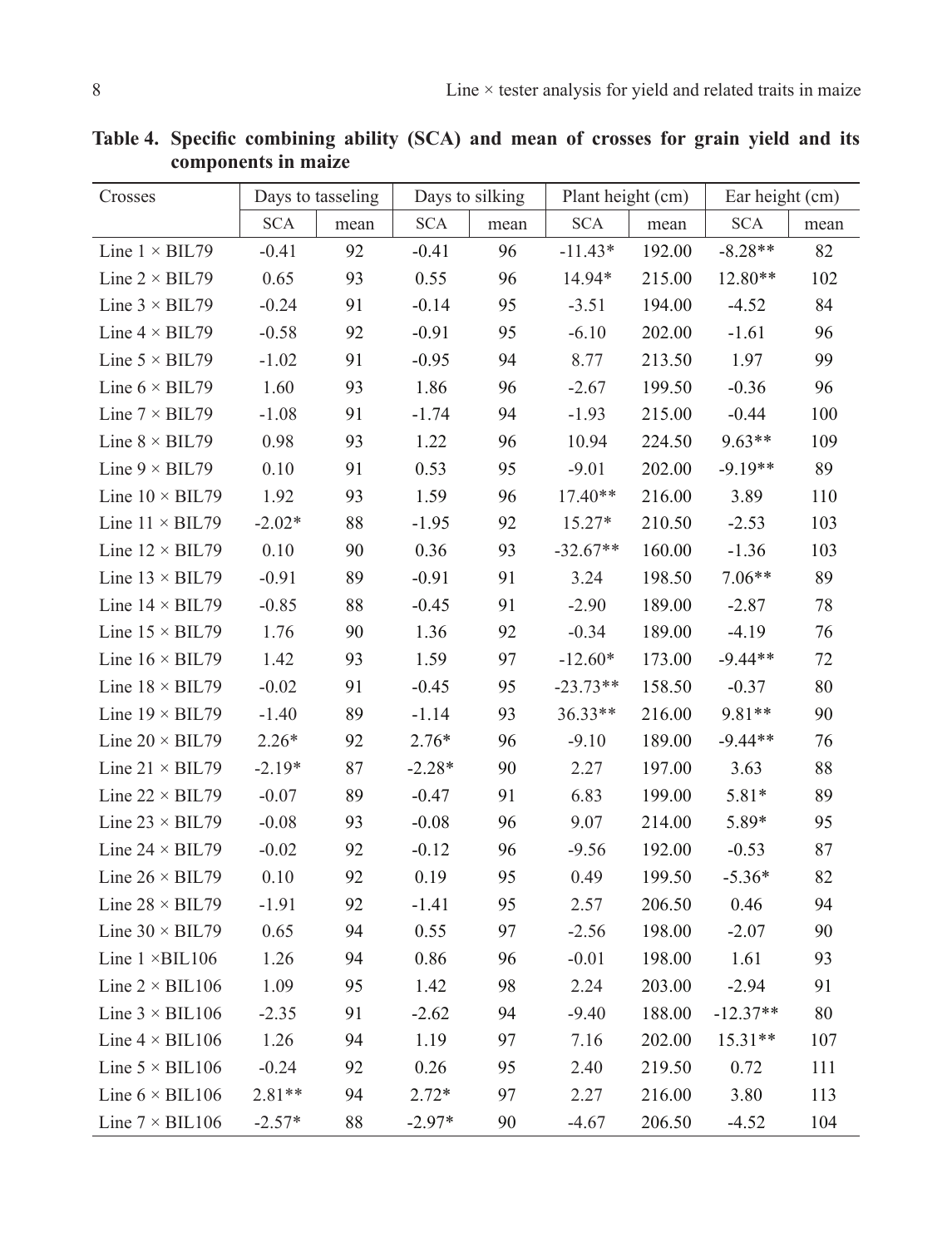|  |  |  | Table 4. Cont'd. |  |
|--|--|--|------------------|--|
|--|--|--|------------------|--|

| Line $8 \times$ BIL106        | $-0.58$   | 93 | $-0.91$   | 96  | $-3.26$    | 217.00 | $-4.78$        | 113 |
|-------------------------------|-----------|----|-----------|-----|------------|--------|----------------|-----|
| Line $9 \times$ BIL106        | $-0.52$   | 93 | $-0.45$   | 96  | $-0.40$    | 216.50 | $-1.20$        | 115 |
| Line $10 \times BIL106$       | 1.10      | 94 | 1.36      | 97  | 3.66       | 218.00 | 5.98*          | 122 |
| Line $11 \times BIL106$       | $-3.58**$ | 89 | $-3.24**$ | 91  | 29.40**    | 223.50 | $6.86**$       | 110 |
| Line $12 \times BIL106$       | 0.48      | 92 | 0.22      | 94  | $-25.73**$ | 165.00 | 1.53           | 104 |
| Line $13 \times BIL106$       | $3.10**$  | 94 | $3.03**$  | 96  | $-3.67$    | 184.50 | $-8.39*$       | 93  |
| Line $14 \times BIL106$       | $-4.08**$ | 86 | $-3.24**$ | 90  | $-2.76$    | 182.50 | $-3.44$        | 84  |
| Line $15 \times$ BIL106       | $3.48**$  | 93 | $3.22**$  | 96  | $14.10*$   | 196.00 | $-1.87$        | 85  |
| Line $16 \times$ BIL106       | 0.60      | 89 | 0.03      | 92  | $-11.34$   | 168.00 | 5.31           | 91  |
| Line $18 \times$ BIL106       | $-0.74$   | 90 | $-1.08$   | 92  | $-9.76$    | 180.00 | 4.39           | 97  |
| Line $19 \times$ BIL106       | $-3.19**$ | 87 | $-3.12*$  | 90  | $-8.90$    | 177.50 | $-10.53**$     | 81  |
| Line $20 \times$ BIL106       | $3.93**$  | 93 | 4.19**    | 96  | 18.66**    | 202.50 | $6.14*$        | 97  |
| Line $21 \times BIL106$       | $-1.08$   | 90 | $-1.08$   | 93  | 1.74       | 222.50 | 3.72           | 117 |
| Line $22 \times BIL106$       | 3.98**    | 94 | 3.88**    | 97  | $-11.40*$  | 206.00 | $-12.70**$     | 99  |
| Line $23 \times$ BIL106       | $-2.90**$ | 87 | $-2.81*$  | 90  | 9.66       | 224.50 | 8.98**         | 120 |
| Line $24 \times$ BIL106       | 0.09      | 88 | 0.09      | 91  | 13.57*     | 220.00 | 13.39**        | 121 |
| Line $26 \times$ BIL106       | $-0.35$   | 87 | $-0.45$   | 90  | $-11.56*$  | 191.50 | $-14.53**$     | 92  |
| Line $28 \times$ BIL106       | 0.26      | 87 | 0.36      | 90  | $-2.01$    | 198.50 | 1.14           | 107 |
| Line $30 \times BIL106$       | 5.09**    | 97 | $4.76**$  | 100 | $-5.76$    | 190.50 | 1.39           | 97  |
| Line $1 \times BIL28$         | $-4.35**$ | 87 | $-4.28**$ | 90  | 1.10       | 194.00 | $-0.53$        | 94  |
| Line $2 \times BIL28$         | $-0.74$   | 90 | $-0.47$   | 93  | 4.66       | 195.00 | $-0.86$        | 93  |
| Line $3 \times BIL28$         | 0.42      | 94 | 0.59      | 97  | $-13.10*$  | 191.00 | $-11.78**$     | 85  |
| Line $4 \times BIL28$         | $-0.02$   | 93 | $-0.45$   | 96  | 13.27*     | 214.00 | 15.30**        | 111 |
| Line $5 \times BIL28$         | $-0.40$   | 92 | $-0.14$   | 95  | $-0.17$    | 198.00 | $-3.52$        | 91  |
| Line $6 \times BIL28$         | 1.59      | 95 | 1.09      | 97  | $-3.93$    | 205.00 | $-3.44$        | 101 |
| Line $7 \times$ BIL28         | $-3.35**$ | 90 | $-2.95*$  | 93  | $-5.06$    | 200.50 | 9.63           | 113 |
| Line $8 \times BIL28$         | 1.76      | 94 | 1.86      | 97  | 8.99       | 212.00 | $-6.19*$       | 96  |
| Line $9 \times BIL28$         | 1.59      | 93 | 1.59      | 96  | $-27.26**$ | 184.00 | $-20.61**$     | 83  |
| Line $10 \times BIL28$ 4.65** |           | 96 | $4.55**$  | 99  | 16.10      |        | 224.00 11.97** | 115 |
| Line $11 \times BIL28$        | $-6.24**$ | 84 | $-6.14**$ | 87  | 11.16      | 216.50 | $8.64**$       | 111 |
| Line $12 \times BIL28$        | 1.59      | 90 | 1.26      | 93  | $-0.10$    | 202.00 | $5.72*$        | 98  |
| Line $13 \times BIL28$        | 1.15      | 89 | 1.72      | 93  | 12.77*     | 211.50 | 0.80           | 92  |
| Line $14 \times BIL28$        | $-2.74*$  | 85 | $-2.97**$ | 88  | $-12.67*$  | 183.50 | $-6.52**$      | 84  |
| Line $15 \times BIL28$        | $-3.08**$ | 86 | $-2.41**$ | 89  | 1.57       | 213.00 | 4.72           | 102 |
| Line $16 \times BIL28$        | 1.98*     | 90 | 2.05      | 93  | $-5.56$    | 202.50 | $-4.70$        | 91  |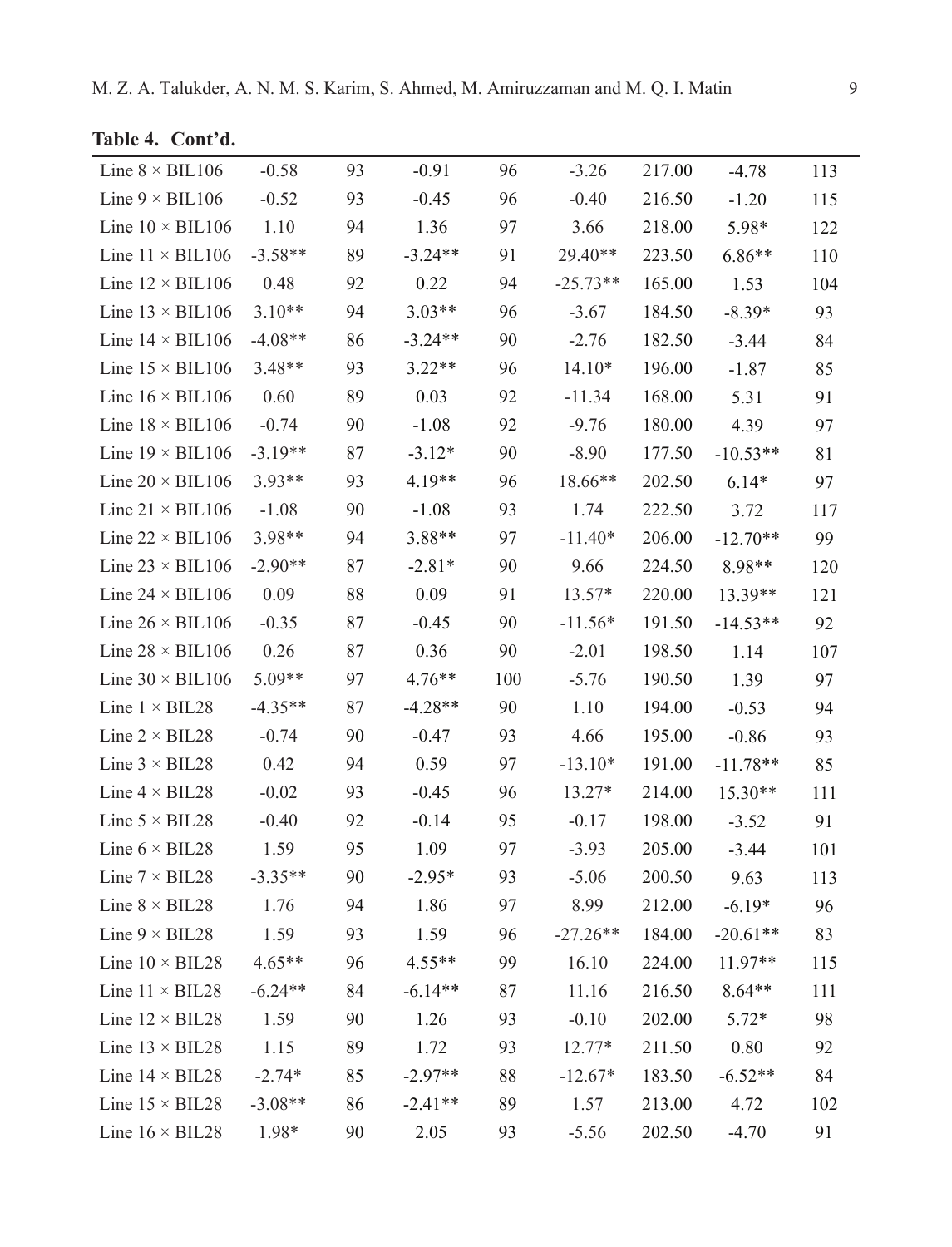| Line $18 \times$ BIL28 | 1.10     | 89 | 0.36    | 91 | 3.99       | 209.50 | $-0.02$   | 95  |
|------------------------|----------|----|---------|----|------------|--------|-----------|-----|
| Line $19 \times$ BIL28 | $2.92**$ | 93 | 1.92    | 95 | 3.57       | 207.00 | $-5.94*$  | 88  |
| Line $20 \times$ BIL28 | $-1.52$  | 88 | $-1.12$ | 92 | $-6.06$    | 194.00 | 0.13      | 93  |
| Line $21 \times$ BIL28 | $-1.40$  | 88 | $-0.81$ | 91 | 2.49       | 200.00 | $5.81*$   | 98  |
| Line $22 \times$ BIL28 | $-0.41$  | 88 | $-0.41$ | 90 | $13.57*$   | 216.50 | $15.56**$ | 113 |
| Line $23 \times$ BIL28 | 1.15     | 89 | 1.55    | 92 | 1.44       | 201.00 | $-5.87*$  | 91  |
| Line $24 \times$ BIL28 | $-0.74$  | 86 | $-1.14$ | 88 | $-15.01*$  | 182.00 | $-9.69**$ | 86  |
| Line $26 \times$ BIL28 | $-1.24$  | 84 | $-1.08$ | 88 | 6.74       | 194.00 | $8.39**$  | 90  |
| Line $28 \times$ BIL28 | $-0.19$  | 85 | $-0.62$ | 88 | 9.60       | 193.50 | 1.47      | 82  |
| Line $30 \times$ BIL28 | 1.43     | 86 | 1.69    | 89 | $-16.34**$ | 165.00 | $-9.86**$ | 70  |
| SE(Sij)                | 1.18     |    | 1.32    |    | 6.84       |        | 2.84      |     |
| $SE(Sij-Skl)$          | 1.67     |    | 1.87    |    | 9.68       |        | 4.02      |     |

**Table 4. Cont'd.**

*\*P=0.05 and \*\*P=0.01*

# **Table 4. Cont'd.**

| Crosses                | Ear length |      | Seeds/row  |      | $1000$ -grain wt |      |            | Yield (t/ha) |
|------------------------|------------|------|------------|------|------------------|------|------------|--------------|
|                        | <b>SCA</b> | mean | <b>SCA</b> | mean | <b>SCA</b>       | mean | <b>SCA</b> | mean         |
| Line $1 \times BIL79$  | $-1.73**$  | 16   | $-7.35**$  | 29   | $-6.33$          | 375  | $-0.17$    | 11.58        |
| Line $2 \times BIL79$  | $3.91**$   | 22   | 5.02       | 41   | $24.13**$        | 405  | $1.45**$   | 13.31        |
| Line $3 \times$ BIL79  | $-2.18**$  | 16   | 2.32       | 38   | $-17.79*$        | 365  | $-1.28**$  | 10.55        |
| Line $4 \times BIL79$  | $-1.66*$   | 18   | 1.09       | 39   | $-11.67$         | 382  | $-0.47**$  | 11.64        |
| Line $5 \times$ BIL79  | $1.47*$    | 21   | $-0.45$    | 37   | 21.79            | 415  | $1.33**$   | 13.55        |
| Line $6 \times$ BIL79  | 0.19       | 19   | $-0.64$    | 37   | $-10.13$         | 385  | $-0.86**$  | 11.34        |
| Line $7 \times$ BIL79  | $-0.56$    | 16   | $-1.15$    | 36   | $-6.33$          | 355  | $-0.25$    | 10.30        |
| Line $8 \times$ BIL79  | $3.57**$   | 20   | 1.32       | 39   | $29.13**$        | 390  | $1.49**$   | 12.15        |
| Line $9 \times$ BIL79  | $-3.01**$  | 14   | $-0.18$    | 37   | $-22.79**$       | 340  | $-1.24**$  | 9.39         |
| Line $10 \times BIL79$ | $2.10**$   | 19   | 3.02       | 38   | $33.67**$        | 400  | $1.45**$   | 12.45        |
| Line $11 \times BIL79$ | 0.04       | 17   | $-4.11$    | 31   | $-10.87$         | 355  | $-0.22$    | 10.90        |
| Line $12 \times BIL79$ | $-2.14**$  | 15   | 1.09       | 36   | $-22.79**$       | 345  | $-1.23**$  | 9.85         |
| Line $13 \times BIL79$ | 0.77       | 20   | 0.29       | 38   | $-1.33$          | 385  | 0.25       | 12.15        |
| Line $14 \times BIL79$ | $-3.59**$  | 16   | $-1.25$    | 36   | $-30.87**$       | 355  | $-1.97**$  | 10.05        |
| Line $15 \times BIL79$ | $2.82**$   | 22   | 0.96       | 38   | $32.21**$        | 420  | $1.71**$   | 13.70        |
| Line $16 \times BIL79$ | $-1.56*$   | 18   | $-3.85$    | 32   | $13.67*$         | 385  | 0.30       | 11.96        |
| Line $18 \times$ BIL79 | $-3.43**$  | 16   | 2.52       | 38   | $-20.87**$       | 350  | $-1.52**$  | 10.25        |
| Line $19 \times BIL79$ | $4.99**$   | 24   | 1.32       | 37   | 7.21             | 380  | $1.21**$   | 12.95        |
| Line $20 \times BIL79$ | $-2.80**$  | 15   | 3.49       | 39   | $-29.67**$       | 335  | $-1.17**$  | 9.91         |
| Line $21 \times BIL79$ | $1.54*$    | 19   | $-2.45$    | 33   | 5.79             | 370  | 0.21       | 11.40        |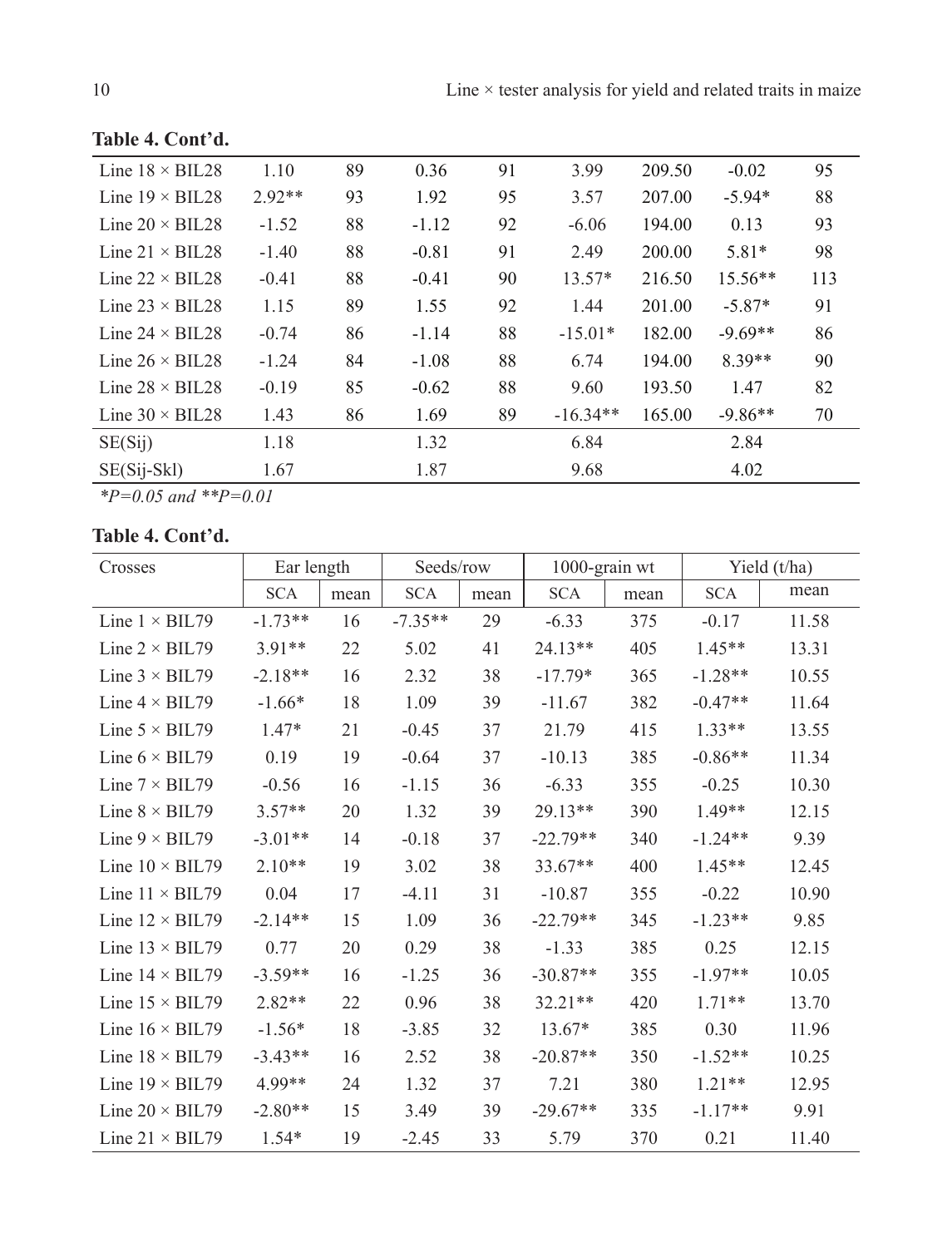|  | Table 4. Cont'd. |  |  |  |
|--|------------------|--|--|--|
|--|------------------|--|--|--|

| Line $22 \times BIL79$  | $1.26*$   | 19 | $-1.04$  | 34 | 23.87**    | 390 | 0.15      | 11.36 |
|-------------------------|-----------|----|----------|----|------------|-----|-----------|-------|
| Line $23 \times BIL79$  | $-1.36*$  | 17 | 0.22     | 38 | $-8.00$    | 360 | $-0.86**$ | 10.36 |
| Line $24 \times BIL79$  | $1.27*$   | 19 | 0.29     | 38 | 7.46       | 375 | 0.10      | 11.20 |
| Line $26 \times BIL79$  | 0.09      | 18 | $-0.51$  | 37 | 0.54       | 370 | 0.20      | 11.51 |
| Line $28 \times$ BIL79  | $1.57*$   | 20 | 3.55     | 39 | 5.33       | 375 | $0.75**$  | 11.33 |
| Line $30 \times BIL79$  | $-0.39$   | 18 | 0.32     | 36 | $-14.21**$ | 355 | $-0.66**$ | 10.79 |
| Line $1 \times BIL106$  | $-1.18$   | 17 | $-3.88$  | 31 | 8.87       | 380 | 0.27      | 11.20 |
| Line $2 \times$ BIL106  | $2.94**$  | 20 | 4.62     | 39 | 32.00**    | 395 | $2.01**$  | 13.11 |
| Line $3 \times$ BIL106  | $-2.93**$ | 14 | $-5.11*$ | 28 | $-27.54**$ | 335 | $-1.76**$ | 9.46  |
| Line $4 \times$ BIL106  | $-0.01$   | 17 | 0.49     | 34 | $-4.46$    | 360 | $-0.24$   | 10.95 |
| Line $5 \times$ BIL106  | 1.17      | 18 | 1.89     | 34 | 8.67       | 375 | 0.21      | 12.14 |
| Line $6 \times$ BIL106  | $1.51*$   | 18 | 2.65     | 34 | 19.13**    | 385 | $1.16**$  | 12.61 |
| Line $7 \times$ BIL106  | $-2.68**$ | 14 | $-4.54$  | 27 | $-27.79**$ | 340 | $-1.97**$ | 9.45  |
| Line $8 \times$ BIL106  | 0.57      | 16 | $-1.28$  | 31 | 2.00       | 355 | 0.25      | 11.21 |
| Line $9 \times$ BIL106  | $-1.39*$  | 14 | 0.89     | 33 | $-12.54$   | 340 | $-0.95**$ | 10.05 |
| Line $10 \times BIL106$ | 0.82      | 16 | 0.39     | 32 | 10.54      | 365 | 0.20      | 11.10 |
| Line $11 \times BIL106$ | 0.77      | 17 | $-0.60$  | 32 | 7.00       | 375 | 0.15      | 11.00 |
| Line $12 \times BIL106$ | $-1.89**$ | 15 | $-4.88$  | 27 | $-17.54*$  | 350 | $-0.79**$ | 10.62 |
| Line $13 \times BIL106$ | 1.12      | 18 | $5.47*$  | 37 | 10.54      | 380 | 0.15      | 11.10 |
| Line $14 \times BIL106$ | $-1.50*$  | 16 | 2.54     | 39 | $-13.00*$  | 360 | $-1.02**$ | 10.70 |
| Line $15 \times$ BIL106 | $1.64*$   | 19 | 3.65     | 40 | 12.46      | 385 | $1.12**$  | 12.95 |
| Line $16 \times$ BIL106 | $-0.14$   | 17 | $-6.19*$ | 30 | 0.54       | 375 | $-0.10$   | 11.70 |
| Line $18 \times$ BIL106 | $-0.20$   | 16 | 3.17     | 36 | $-3.00$    | 365 | $-0.20$   | 11.05 |
| Line $19 \times BIL106$ | $1.54*$   | 18 | $-4.71$  | 27 | 17.46*     | 385 | $0.83**$  | 12.20 |
| Line $20 \times$ BIL106 | $-1.34*$  | 15 | 1.54     | 33 | $-14.46*$  | 355 | $-0.64**$ | 10.70 |
| Line $21 \times BIL106$ | 0.74      | 17 | $-0.35$  | 33 | 0.33       | 360 | 0.06      | 10.81 |
| Line $22 \times$ BIL106 | $1.67*$   | 18 | 1.77     | 35 | $15.79*$   | 375 | $1.21**$  | 12.08 |
| Line $23 \times$ BIL106 | $-2.41**$ | 14 | $-1.43$  | 32 | $-16.13*$  | 345 | $-1.28**$ | 9.56  |
| Line $24 \times$ BIL106 | $-0.20$   | 16 | $-2.13$  | 26 | $-3.00$    | 365 | 0.19      | 11.30 |
| Line $26 \times$ BIL106 | $-0.26$   | 16 | 0.49     | 29 | 7.46       | 375 | 0.12      | 11.35 |
| Line $28 \times$ BIL106 | 0.46      | 16 | 1.64     | 30 | $-4.46$    | 365 | $-0.32*$  | 10.88 |
| Line $30 \times$ BIL106 | $-1.23*$  | 16 | $-2.75$  | 33 | $-18.00*$  | 360 | $-0.87**$ | 10.55 |
| Line $1 \times BIL28$   | $-0.39$   | 17 | 1.52     | 37 | 2.46       | 380 | $-0.58**$ | 10.95 |
| Line $2 \times BIL28$   | $1.62*$   | 19 | 1.22     | 37 | 15.54*     | 395 | $1.45**$  | 12.95 |
| Line $3 \times BIL28$   | 0.34      | 18 | 0.15     | 34 | 12.00      | 380 | 0.20      | 11.08 |
| Line $4 \times BIL28$   | $-0.53$   | 17 | $-0.48$  | 33 | $-27.54$   | 340 | $-0.98**$ | 10.22 |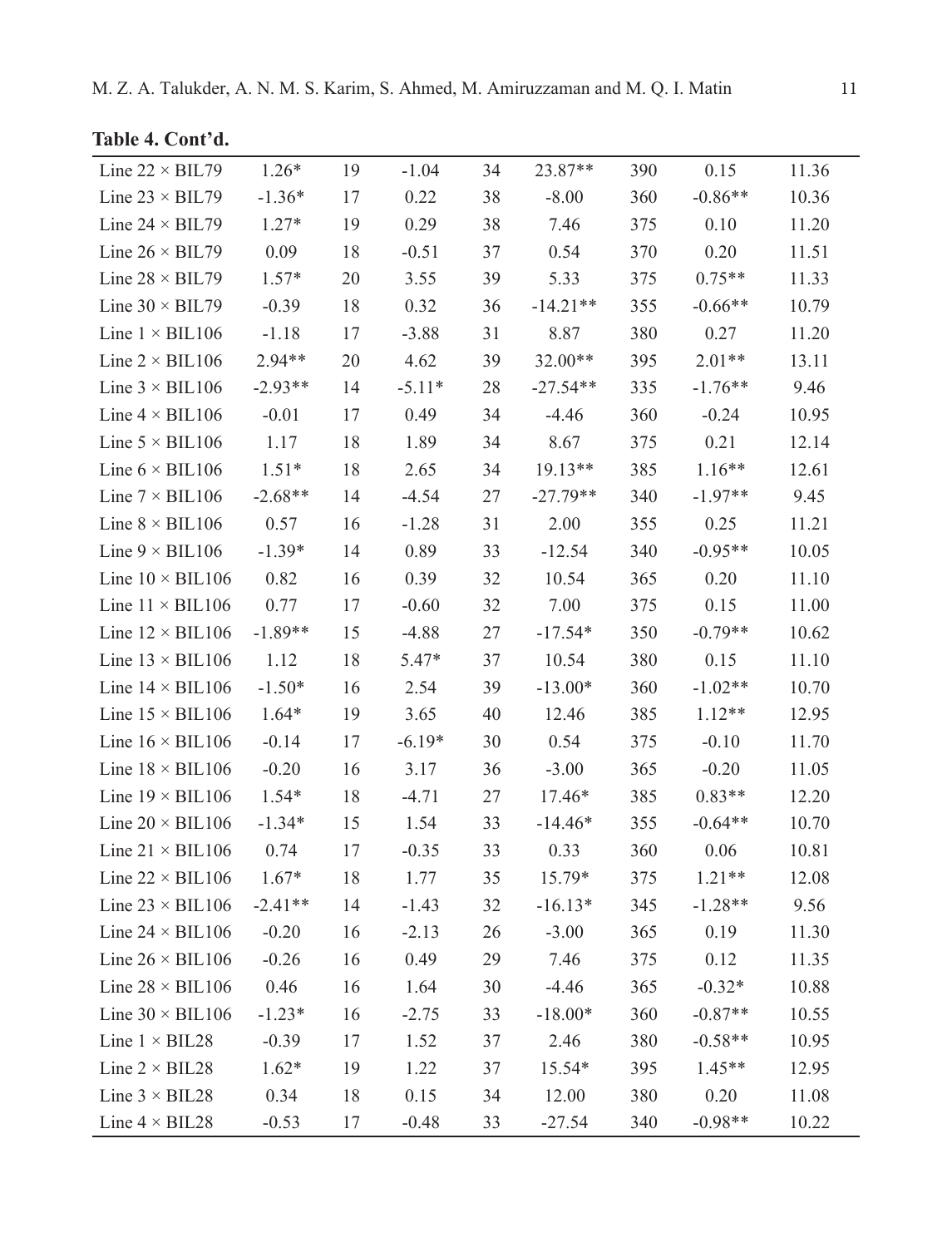| Line $5 \times BIL28$  | 0.19      | 18 | 0.32    | 33 | 15.54      | 385 | $0.98**$  | 12.15 |
|------------------------|-----------|----|---------|----|------------|-----|-----------|-------|
| Line $6 \times BIL28$  | 1.07      | 19 | 0.62    | 35 | $18.67*$   | 385 | $1.21**$  | 12.60 |
| Line $7 \times$ BIL28  | $-1.19$   | 17 | 0.39    | 35 | $-10.87$   | 355 | $-1.35**$ | 10.16 |
| Line $8 \times$ BIL28  | 0.12      | 18 | $-1.01$ | 33 | $-7.79$    | 360 | 0.14      | 11.62 |
| Line $9 \times BIL28$  | 0.37      | 17 | 0.72    | 36 | $-26.33**$ | 325 | $-1.99**$ | 8.15  |
| Line $10 \times BIL28$ | 0.21      | 17 | 0.09    | 35 | $-0.87$    | 350 | 0.04      | 11.10 |
| Line $11 \times BIL28$ | $-0.58$   | 16 | $-0.81$ | 34 | $27.21**$  | 380 | 0.15      | 11.38 |
| Line $12 \times BIL28$ | $-0.96$   | 17 | $-3.88$ | 30 | $-14.67*$  | 350 | $-0.96**$ | 9.90  |
| Line $13 \times BIL28$ | $2.17**$  | 20 | 2.89    | 36 | 30.79**    | 395 | $1.94*$   | 12.91 |
| Line $14 \times BIL28$ | $-1.21$   | 17 | 0.99    | 34 | $-16.13*$  | 350 | $-0.98**$ | 9.97  |
| Line $15 \times BIL28$ | 0.67      | 18 | $-0.95$ | 32 | 3.67       | 375 | $0.77**$  | 12.12 |
| Line $16 \times BIL28$ | $-0.19$   | 17 | $-3.28$ | 30 | 4.13       | 375 | 0.04      | 11.51 |
| Line $18 \times BIL28$ | $-0.48$   | 17 | 4.22    | 37 | $-7.79$    | 365 | $-0.82**$ | 10.62 |
| Line $19 \times BIL28$ | 0.84      | 18 | $-0.18$ | 37 | 7.00       | 370 | 0.20      | 11.20 |
| Line $20 \times BIL28$ | $-2.23**$ | 15 | 0.49    | 37 | $-7.54$    | 355 | $-1.08**$ | 9.99  |
| Line $21 \times BIL28$ | $1.39*$   | 18 | $-0.31$ | 36 | 0.54       | 365 | $-0.02$   | 11.02 |
| Line $22 \times BIL28$ | 0.24      | 17 | $-0.11$ | 34 | 0.33       | 375 | $-0.12$   | 11.45 |
| Line $23 \times BIL28$ | $-2.13**$ | 15 | 2.25    | 36 | $-19.21**$ | 355 | $-0.89**$ | 10.80 |
| Line $24 \times BIL28$ | 1.89**    | 19 | $-2.14$ | 31 | $18.87**$  | 395 | $1.01**$  | 12.67 |
| Line $26 \times BIL28$ | $-0.40$   | 18 | $-0.81$ | 37 | $-3.00$    | 375 | $-0.77**$ | 10.90 |
| Line $28 \times BIL28$ | 0.04      | 19 | 0.15    | 38 | 2.46       | 380 | 0.25      | 12.13 |
| Line $30 \times BIL28$ | 0.36      | 19 | 0.66    | 38 | 0.54       | 380 | 0.22      | 12.18 |
| SE(Sij)                | 0.73      |    | 3.04    |    | 7.57       |     | 0.18      |       |
| SE(Sij-Skl)            | 1.03      |    | 4.30    |    | 10.71      |     | 0.26      |       |

**Table 4. Cont'd.**

*\*P=0.05 and \*\*P=0.01,* DT= Days to tasseling, DS=Days to silking, PH= Plant height (cm), EH= Ear height (cm)

## **Heterosis**

The standard/economic heterosis expressed by the  $F_1$  hybrids over the standard check variety NK 40 for yield and yield related traits are shown in Table 5. All the traits showed significant heterosis in different crosses. For grain yield (t/ha), 11 crosses showed significant and positive heterosis over the standard check variety NK 40,

which was found in the range of 33.20 - 12.30% (Table 5). The highest heterosis was exhibited by the cross Line  $15 \times$  BIL 79 (12.30%), Line 4 x BIL 79 (11.07%), and Line  $2 \times$  BIL 106 (7.46%), respectively. Amiruzzaman (2010) and Kadir (2010) in their studies found 17.60 to 9.71 % and 15.21 to 27.97% standard heterosis for kernel yield, respectively.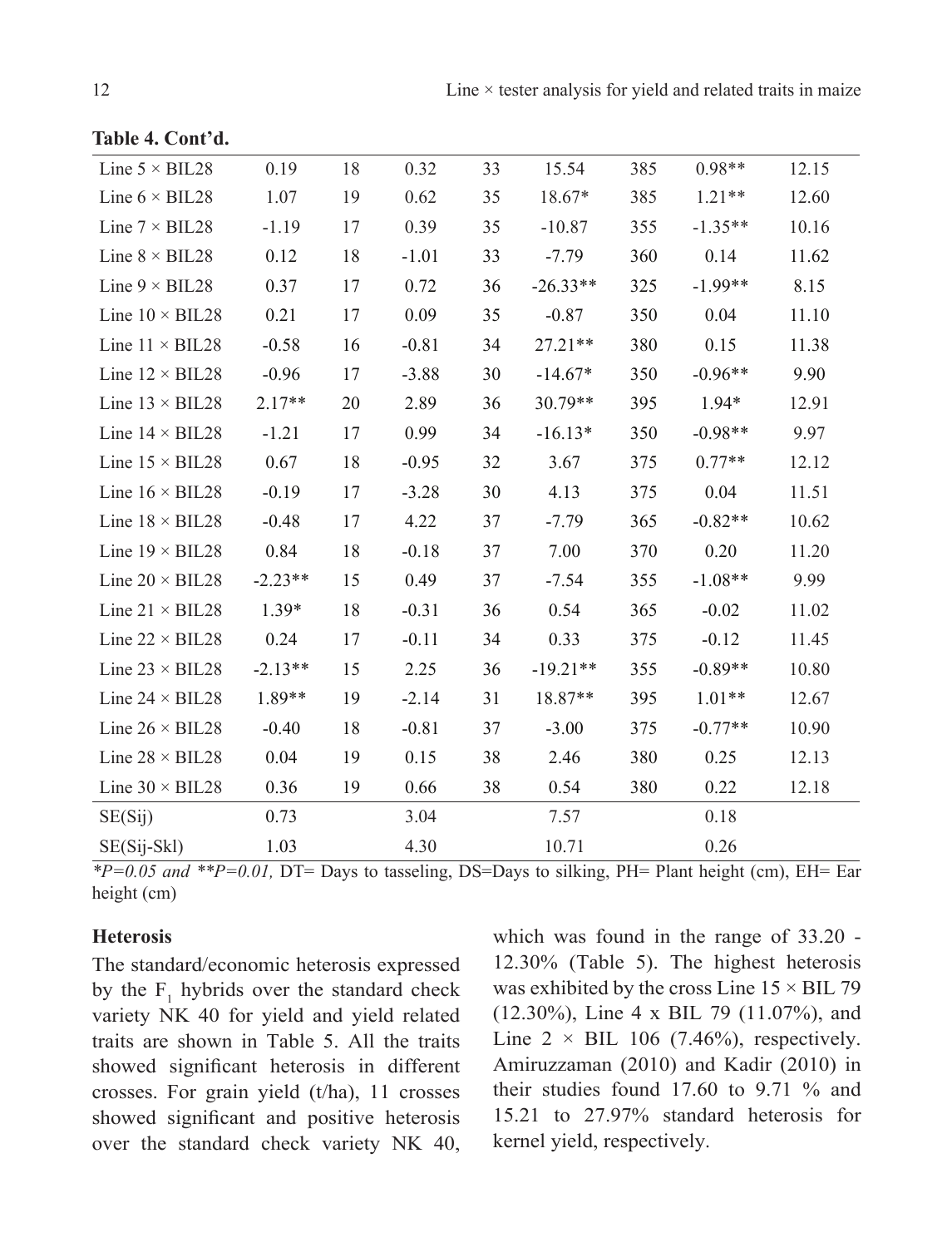Significant and negative heterosis was exhibited by four crosses for both days to tasseling and days to silking indicating earliness (Table 4). Malik *et al.* (2004) also observed crosses with significant and negative heterosis in their studies. None of the crosses showed significant and positive heterosis for grain yield coupled with significant and negative heterosis for days to silking. Ahmed *et al*. (2008) reported significant and negative heterosis for days to silking in their studies with maize.

### **Conclusion**

From this study, inbred lines with good GCA (Pinacle  $S_4$ -1, Pinacle  $S_4$ -2, Pinacle  $S_4$ -5, Pinacle  $S_4$ -6, Pinacle S4-15, Pinacle  $S_4$ -19, Pinacle  $S_4$ -28, and Pinacle  $S_4$ -30), and cross combinations with desirable SCA (Pinacle  $S_4$ -2  $\times$  BIL79, Pinacle S<sub>4</sub>-5  $\times$  BIL79, Pinacle S<sub>4</sub>-8  $\times$ BIL79, Pinacle  $S_4$ -10× BIL79, Pinacle  $S_4$ -15× BIL79, Pinacle  $S_4$ -19× BIL79, Pinacle  $S_4$ -28× BIL79, Pinacle  $S_4$ -2× BIL106, Pinacle  $S_4$ -6× BIL106, Pinacle  $S_4$ -15× BIL106, Pinacle  $S_4$ - $19 \times$  BIL106, Pinacle  $S_4$ -22× BIL106, Pinacle  $S_4$ -2× BIL28, Pinacle  $S_4$ -5× BIL28, Pinacle  $S_4$ - $6 \times$  BIL28, Pinacle S<sub>4</sub>-13× BIL28, Pinacle S<sub>4</sub>- $15 \times$  BIL28, and Pinacle S<sub>4</sub>-24  $\times$  BIL28) for the traits have been identified. Through crossing and/ or recombination of inbred lines with desirable traits of interest, there is possibility of cross combinations for synthetic varieties. Therefore, cross combinations which was found promising could be utilized for future breeding work. Finally, the information will be helpful for the researchers who want to develop high yielding varieties of maize.

### **References**

- Ahmed, S., F. Khatun, M. S. Uddin, B. R. Banik and N. A. Ivy. 2008. Combining ability and heterosis in maize (*Zea mays* L.). *Bangladesh J. Pl. Breed. Genet.* 21(2): 27-32.
- Amiruzzaman, M. 2010. Exploitation of hybrid vigor from normal and quality protein maize crosses. Ph.D Dissertation, Dept. of Genetics and Plant Breeding, Bangladesh Agricultural University, Mymensingh, Bangladesh. 200 p.
- Amiruzzaman. M. and M. N. Amin. 2011. Evaluation of inbred lines of field corn through line × tester method. Annual Research Report, Plant Breeding Division, BARI, Gazipur, Bangladesh. 25-32 P.
- Das, U. R. and M. H. Islam. 1994. Combining ability and genetic studies for grain yield and its components in maize (*Zea mays* L*.*). *Bangladesh J. Pl. Breed. Genet.* 7(2): 41-47.
- Hussain, S. A., M. Amiruzzaman and Z. Hossain. 2003. Combining ability estimates in maize. *Bangladesh J. Agril. Res*. 28(3): 435-440.
- Ivy, N. A. and M. S. Howlader. 2000. Combining ability in maize. *Bangladesh J. Agril. Res*. 25: 385-392.
- Kadir, M. M. 2010. Development of quality protein maize hybrids and their adaptation in Bangladesh. Ph. D Dissertation, Dept. of Genetics & Plant Breeding, Bangladesh Agricultural University, Mymensingh, Bangladesh.
- Kempthorne, O. 1957. An Introduction to Genetic Statistics, New York, John Wiley & Sons, Inc. London: Chapman & Hall Ltd. Pp. 458-471.
- Lata, S., G. Katna, J. K. Sharma and J. Dev. 2006. Component of variation, combining ability and heterosis studies for yield and its related traits in maize (*Zea mays* L.). *Crop Improv*. 33**:** 151-155.
- Malik S. I., H. N. Malik, N. M. Minhas and M. Munir. 2004. General and specific combining ability studies in maize diallel crosses. *Intl. J. Agric. Biol*. 6(5): 856-859.